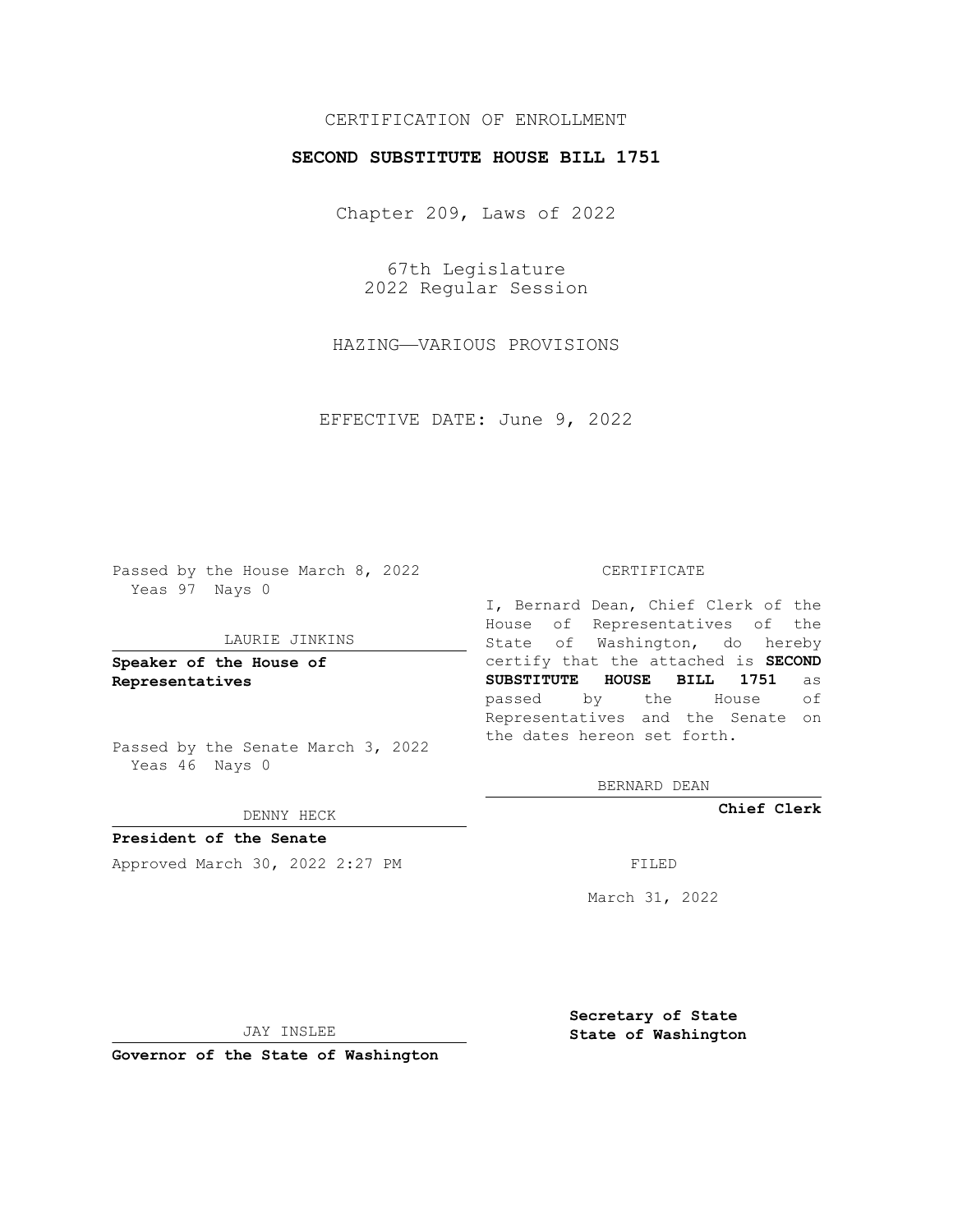## **SECOND SUBSTITUTE HOUSE BILL 1751**

AS AMENDED BY THE SENATE

Passed Legislature - 2022 Regular Session

## **State of Washington 67th Legislature 2022 Regular Session**

**By** House Appropriations (originally sponsored by Representatives Leavitt, Senn, Berry, Valdez, Bateman, Berg, Callan, Cody, Fitzgibbon, Santos, Simmons, Slatter, Bergquist, and Pollet)

READ FIRST TIME 02/07/22.

1 AN ACT Relating to hazing prevention and reduction at 2 institutions of higher education; amending RCW 28B.10.900; adding new 3 sections to chapter 28B.10 RCW; and creating new sections.

4 BE IT ENACTED BY THE LEGISLATURE OF THE STATE OF WASHINGTON:

5 **Sec. 1.** RCW 28B.10.900 and 1993 c 514 s 1 are each amended to read as follows:6

7 As used in RCW 28B.10.901 and 28B.10.902, "hazing" includes any 8 ((method of)) act committed as part of a person's recruitment, 9 initiation (( $\frac{1}{1}$ ), pledging, admission into, or affiliation with a 10 student organization, athletic team, or living group, or any pastime 11 or amusement engaged in with respect to such an organization, 12 athletic team, or living group that causes, or is likely to cause, 13 bodily danger or physical harm, or serious ((mental)) psychological 14 or emotional harm, to any student or other person attending a public 15 or private institution of higher education or other postsecondary 16 educational institution in this state, including causing, directing, 17 coercing, or forcing a person to consume any food, liquid, alcohol, 18 drug, or other substance which subjects the person to risk of such 19 harm, regardless of the person's willingness to participate. "Hazing" 20 does not include customary athletic events or other similar contests 21 or competitions.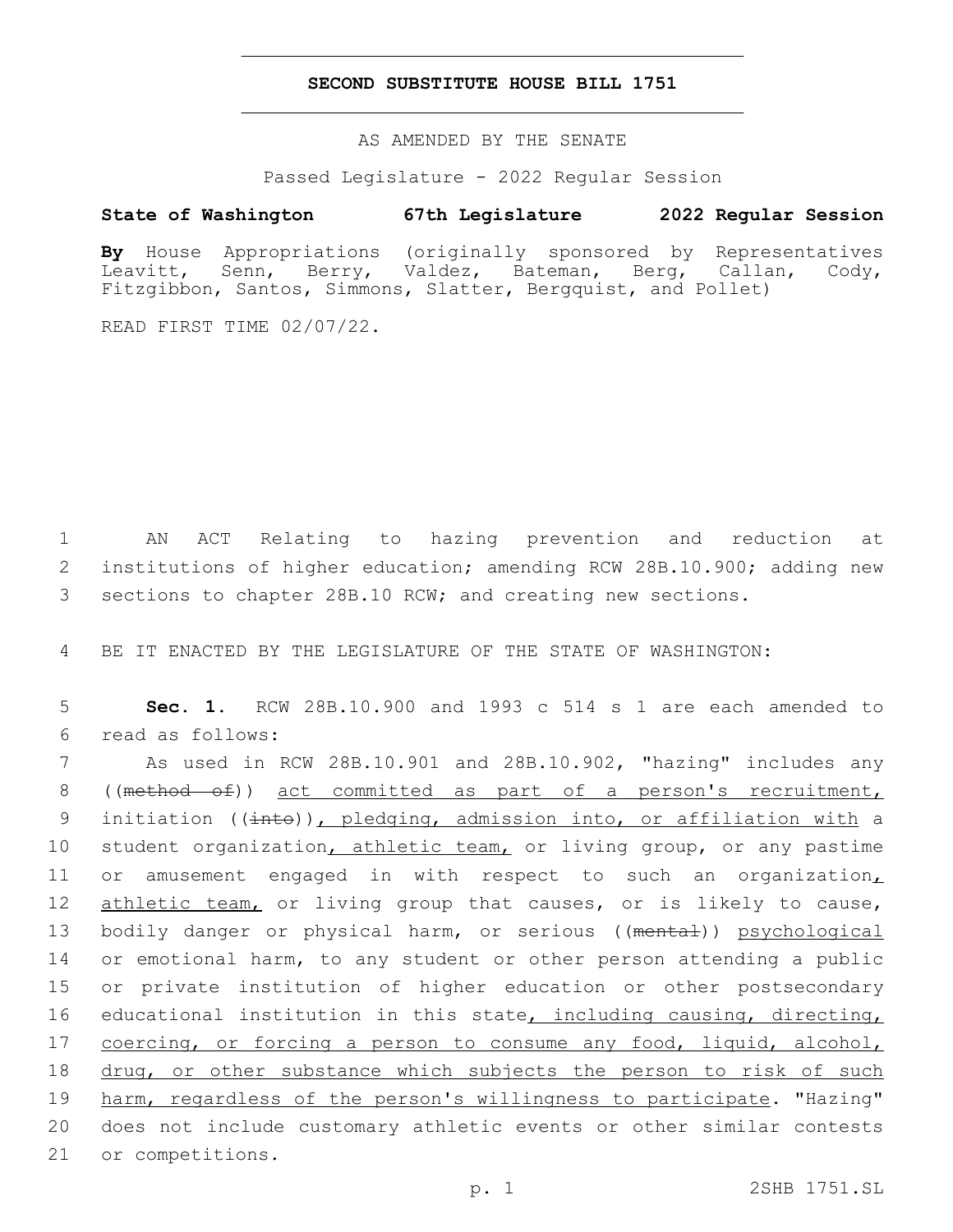NEW SECTION. **Sec. 2.** A new section is added to chapter 28B.10 2 RCW to read as follows:

 (1) Each public and private institution of higher education shall prohibit in its code of conduct hazing off campus as well as on 5 campus.

 (2) Beginning with the 2022 fall term, each public and private institution of higher education shall provide students with an educational program on hazing and the dangers of and prohibition on hazing, which shall include information regarding hazing awareness, prevention, intervention, and the institution's policy on hazing. The educational program may be offered in person or electronically. The institution must incorporate the educational program as part of new student orientation sessions. The educational program must be posted 14 on each institution's public website for parents, legal quardians, 15 and volunteers to view.

 (3) Institutional materials on student rights and responsibilities given to student organizations, athletic teams, or living groups, either electronically or in hard copy form, shall include a statement on the institution's antihazing policy and on the 20 dangers of hazing.

 NEW SECTION. **Sec. 3.** A new section is added to chapter 28B.10 22 RCW to read as follows:

 Each public institution of higher education shall establish a hazing prevention committee to promote and address hazing prevention. The committee shall have a minimum of six members including a designated chair appointed by the president of the institution. Fifty percent of the committee positions shall include students currently attending the higher education institution with at least one position filled by a student from a student organization, athletic team, or living group. The other fifty percent of the committee positions shall include at least one faculty or staff member and one parent or legal guardian of a student currently enrolled at the institution. Student input shall be considered for committee membership. A student who is a member of a student organization, athletic team, or living group that was affiliated with a finding of a hazing violation within the last twelve months may not participate in or be a member of the 37 hazing prevention committee.

p. 2 2SHB 1751.SL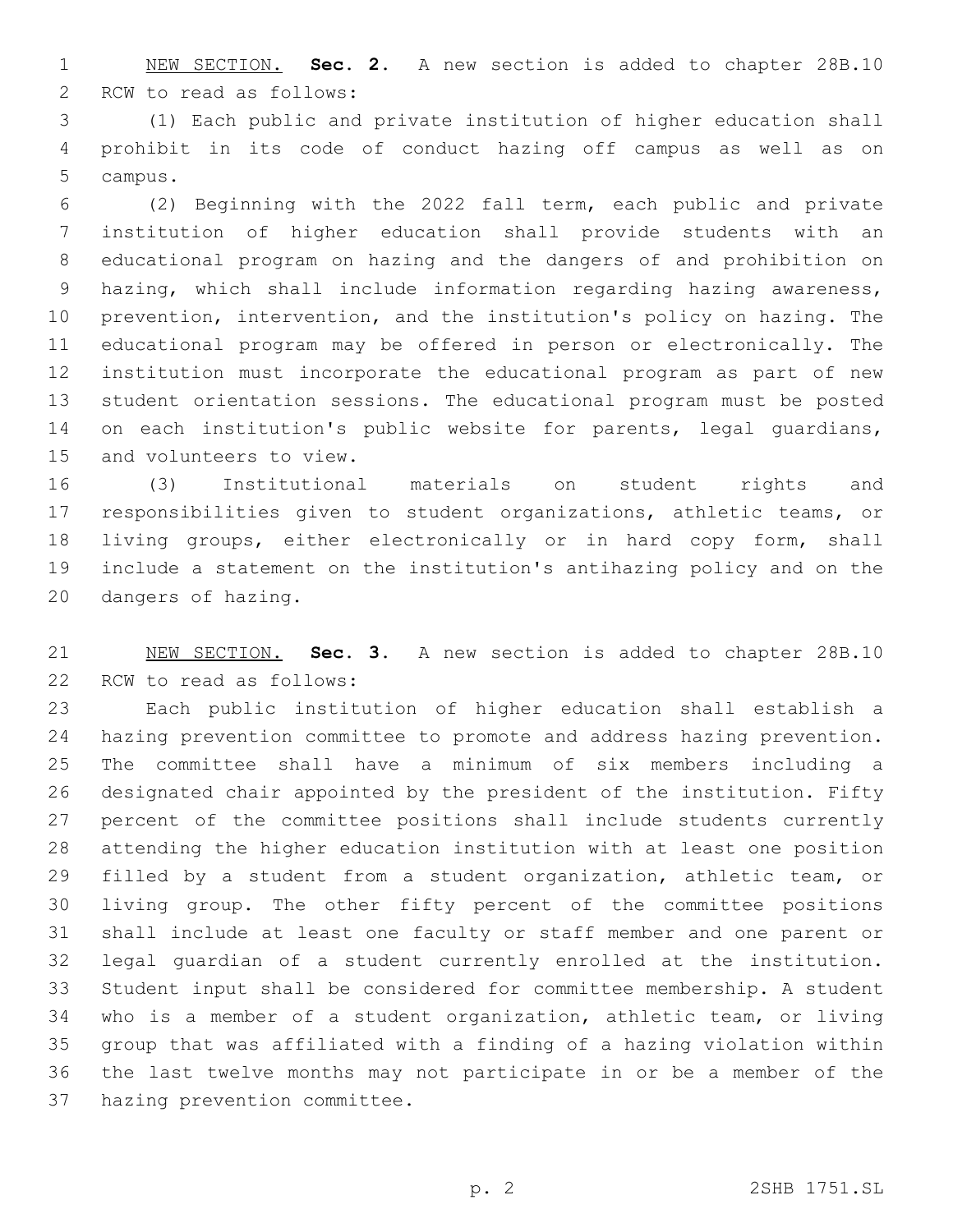NEW SECTION. **Sec. 4.** A new section is added to chapter 28B.10 2 RCW to read as follows:

 (1) Beginning with the 2022-23 academic year, each public and private institution of higher education shall maintain and publicly report actual findings of violations by any student organization, athletic team, or living group of the public or private institution of higher education's code of conduct, antihazing policies, or state or federal laws relating to hazing or offenses related to alcohol, 9 drugs, sexual assault, or physical assault.

10 (2) The report shall include the following:

 (a) The name of the student organization, athletic team, or 12 living group;

13 (b) The date the investigation was initiated;

 (c) The date on which the investigation ended with a finding that 15 a violation occurred;

 (d) A description of the incident or incidents, including the date of the initial violation, and the violations, findings, and sanctions placed on the student organization, athletic team, or 19 living group;

 (e) The details of the sanction or sanctions imposed, including the beginning and end dates of the sanction or sanctions; and

 (f) The date the student organization, athletic team, or living 23 group was charged with a violation.

 (3) Investigations that do not result in a finding of formal violations of the student code of conduct or state or federal law shall not be included in the report. The report shall not include any personal or identifying information of individual student members and shall be subject to the requirements of the federal family education rights and privacy act of 1974, 20 U.S.C. Sec. 1232g.

 (4) Public and private institutions of higher education shall make reports under this section available on their websites in a prominent location clearly labeled and easily accessible from the 33 institution's website.

 (5) Each public and private institution of higher education shall maintain reports as they are updated for five years and shall post them on their respective websites at least 45 calendar days before the start of each fall academic term and at least 10 days before the 38 start of all other academic terms.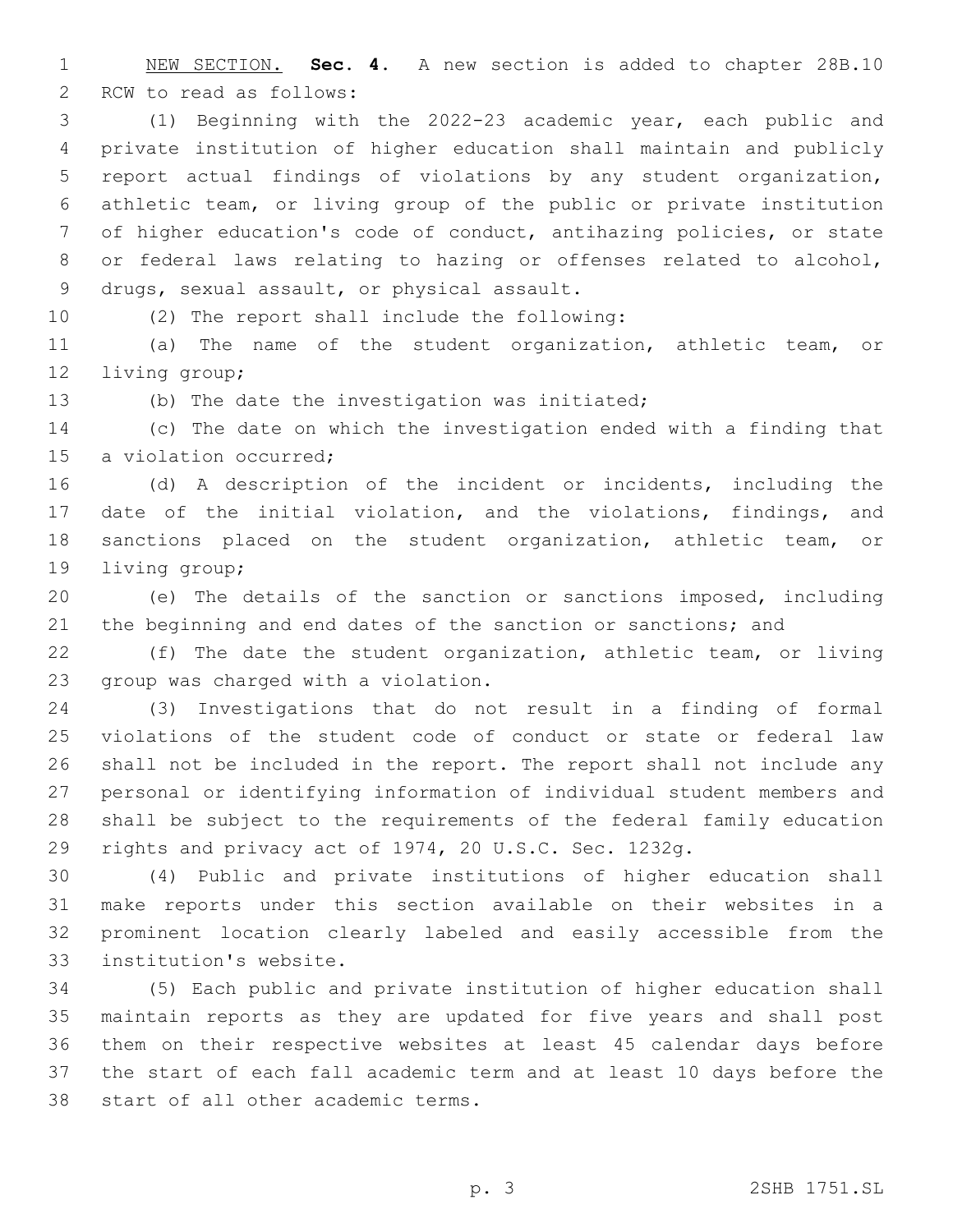NEW SECTION. **Sec. 5.** A new section is added to chapter 28B.10 2 RCW to read as follows:

 (1) Beginning in the 2022 fall academic term, each public and private institution of higher education shall provide hazing prevention education on the signs and dangers of hazing as well as the institution's prohibition on hazing to employees, including student employees, either in person or electronically. The prevention education shall be provided to employees at the beginning of each academic year and for new employees at the beginning of each academic 10 term.

 (2) If, as a result of observations or information received in 12 the course of employment or volunteer service, any employee, including a student employee, or volunteer at a public or private institution of higher education has reasonable cause to believe that hazing has occurred, the employee or volunteer shall report the incident, or cause a report to be made, to a designated authority at the institution. The employee or volunteer shall make the report at 18 the first opportunity to do so.

 (3) "Reasonable cause" means a person who witnesses hazing or receives a credible written or oral report alleging hazing or 21 potential or planned hazing activity.

 (4) A person who witnesses hazing or has reasonable cause to believe hazing has occurred or will occur and makes a report in good faith may not be sanctioned or punished for the violation of hazing unless the person is directly engaged in the planning, directing, or 26 act of hazing reported.

 (5) Nothing in this section shall preclude a person from independently reporting hazing or suspected hazing activity to law 29 enforcement.

 (6) As used in this section, "employee" means a person who is receiving wages from the institution of higher education and is in a position with direct ongoing contact with students in a supervisory role or position of authority. "Employee" does not include a person employed as medical staff or with an affiliated organization, entity, or extension of a postsecondary educational institution, unless the employee has a supervisory role or position of authority over students. "Employee" does not include confidential employees.

 NEW SECTION. **Sec. 6.** A new section is added to chapter 28B.10 39 RCW to read as follows: